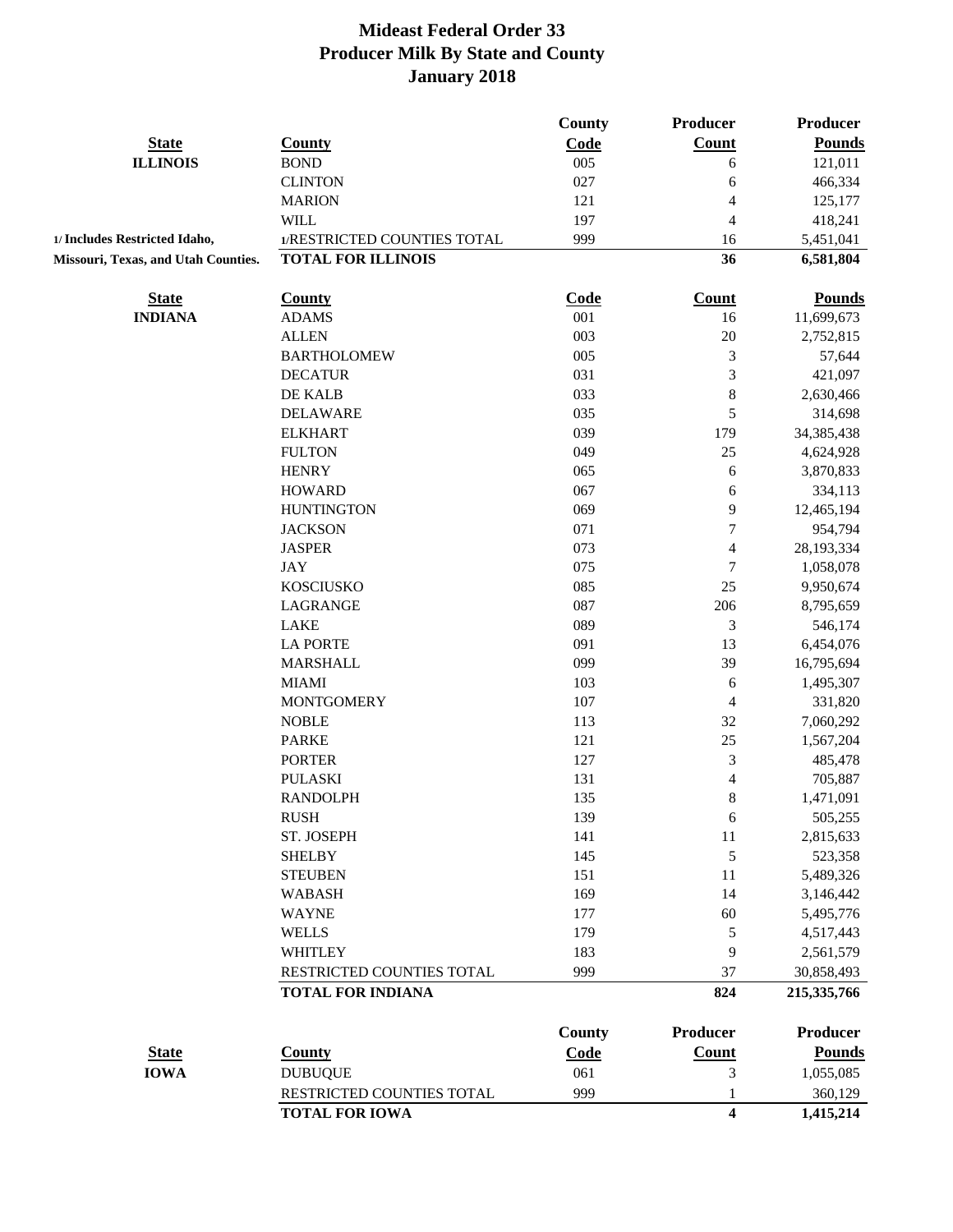|                 |                           | County | Producer                 | <b>Producer</b> |
|-----------------|---------------------------|--------|--------------------------|-----------------|
| <b>State</b>    | <b>County</b>             | Code   | <b>Count</b>             | <b>Pounds</b>   |
| <b>KENTUCKY</b> | <b>BRACKEN</b>            | 023    | 4                        | 151,510         |
|                 | <b>CHRISTIAN</b>          | 047    | 8                        | 121,702         |
|                 | <b>FLEMING</b>            | 069    | 3                        | 64,961          |
|                 | <b>TODD</b>               | 219    | 8                        | 157,657         |
|                 | RESTRICTED COUNTIES TOTAL | 999    | 16                       | 506,300         |
|                 | <b>TOTAL FOR KENTUCKY</b> |        | 39                       | 1,002,130       |
|                 |                           |        |                          |                 |
|                 |                           | County | <b>Producer</b>          | <b>Producer</b> |
| <b>State</b>    | <b>County</b>             | Code   | Count                    | <b>Pounds</b>   |
| <b>MARYLAND</b> | <b>GARRETT</b>            | 023    | 42                       | 2,972,684       |
|                 | <b>TOTAL FOR MARYLAND</b> |        | 42                       | 2,972,684       |
|                 |                           | County | Producer                 | <b>Producer</b> |
| <b>State</b>    | <b>County</b>             | Code   | Count                    | <b>Pounds</b>   |
| <b>MICHIGAN</b> | <b>ALCONA</b>             | 001    | $\mathfrak s$            | 1,762,143       |
|                 | <b>ALGER</b>              | 003    | 3                        | 191,729         |
|                 | <b>ALLEGAN</b>            | 005    | 54                       | 33,251,919      |
|                 | <b>ALPENA</b>             | 007    | 30                       | 5,717,473       |
|                 | <b>ARENAC</b>             | 011    | 20                       | 9,485,636       |
|                 | <b>BARRY</b>              | 015    | 25                       | 33,172,209      |
|                 | <b>BAY</b>                | 017    | $\sqrt{5}$               |                 |
|                 |                           |        | $\tau$                   | 2,180,526       |
|                 | <b>BERRIEN</b>            | 021    |                          | 4,740,487       |
|                 | <b>BRANCH</b>             | 023    | 17                       | 6,539,331       |
|                 | <b>CALHOUN</b>            | 025    | 19                       | 13,699,648      |
|                 | CASS                      | 027    | $\overline{4}$           | 269,325         |
|                 | <b>CHARLEVOIX</b>         | 029    | $\overline{\mathcal{A}}$ | 819,350         |
|                 | <b>CHEBOYGAN</b>          | 031    | 3                        | 526,762         |
|                 | <b>CHIPPEWA</b>           | 033    | $\overline{7}$           | 847,138         |
|                 | <b>CLARE</b>              | 035    | 24                       | 4,147,531       |
|                 | <b>CLINTON</b>            | 037    | 47                       | 78,643,037      |
|                 | <b>DELTA</b>              | 041    | $\mathfrak{Z}$           | 363,310         |
|                 | <b>EATON</b>              | 045    | 23                       | 2,398,734       |
|                 | <b>GENESEE</b>            | 049    | 6                        | 938,210         |
|                 | <b>GLADWIN</b>            | 051    | 6                        | 1,869,108       |
|                 | <b>GRATIOT</b>            | 057    | 34                       | 84,192,254      |
|                 | <b>HILLSDALE</b>          | 059    | 23                       | 10,460,178      |
|                 | <b>HURON</b>              | 063    | 61                       | 86,816,065      |
|                 | <b>INGHAM</b>             | 065    | $22\,$                   | 9,081,852       |
|                 | <b>IONIA</b>              | 067    | 42                       | 33,465,477      |
|                 | <b>IOSCO</b>              | 069    | 12                       | 3,927,088       |
|                 | <b>ISABELLA</b>           | 073    | 34                       | 18,024,503      |
|                 | <b>JACKSON</b>            | 075    | 15                       | 6,707,816       |
|                 | <b>KALAMAZOO</b>          | 077    | $\boldsymbol{7}$         | 15,696,168      |
|                 | <b>KENT</b>               | 081    | 29                       | 18,773,202      |
|                 | <b>LAPEER</b>             | 087    | 26                       | 3,390,282       |
|                 | <b>LENAWEE</b>            | 091    | 24                       | 37,151,611      |
|                 | <b>LIVINGSTON</b>         | 093    | 11                       | 4,578,143       |
|                 | <b>MACOMB</b>             | 099    | $\overline{4}$           | 214,513         |
|                 | <b>MARQUETTE</b>          | 103    | 3                        | 224,248         |
|                 | <b>MASON</b>              | 105    | 14                       | 4,599,130       |
|                 | <b>MECOSTA</b>            | 107    | 18                       | 6,875,278       |
|                 | <b>MENOMINEE</b>          | 109    | 12                       | 2,196,070       |
|                 | <b>MIDLAND</b>            | 111    | $\mathfrak{Z}$           | 1,711,543       |
|                 | <b>MISSAUKEE</b>          | 113    | 39                       | 49,207,013      |
|                 |                           |        |                          |                 |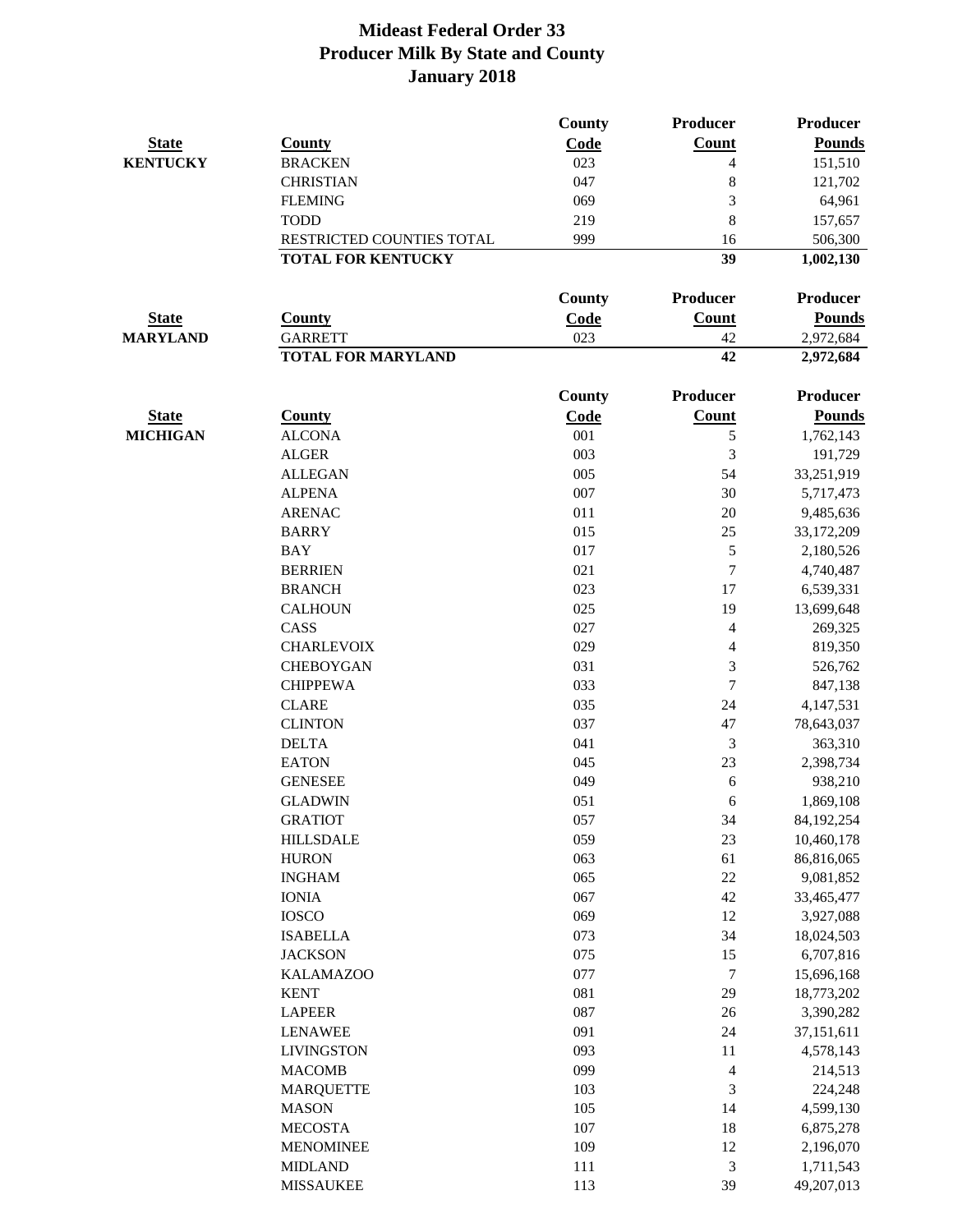|                 |                           | <b>County</b> |                          | <b>Producer</b> |
|-----------------|---------------------------|---------------|--------------------------|-----------------|
| <b>State</b>    | County                    | Code          | Count                    | <b>Pounds</b>   |
| <b>MICHIGAN</b> | <b>MONTCALM</b>           | 117           | 50                       | 21,032,311      |
|                 | <b>MONTMORENCY</b>        | 119           | 5                        | 1,042,956       |
|                 | <b>MUSKEGON</b>           | 121           | 15                       | 16,480,965      |
|                 | <b>NEWAYGO</b>            | 123           | 42                       | 20,533,306      |
|                 | <b>OCEANA</b>             | 127           | $\tau$                   | 907,594         |
|                 | <b>OGEMAW</b>             | 129           | 36                       | 14,471,941      |
|                 | <b>OSCEOLA</b>            | 133           | 33                       | 17,394,145      |
|                 | <b>OSCODA</b>             | 135           | $11\,$                   | 798,097         |
|                 | <b>OTTAWA</b>             | 139           | 57                       | 67,217,049      |
|                 | PRESQUE ISLE              | 141           | $\,$ 8 $\,$              | 1,020,958       |
|                 | <b>SAGINAW</b>            | 145           | 15                       | 5,504,920       |
|                 | <b>ST. CLAIR</b>          | 147           | 11                       | 2,064,486       |
|                 | ST. JOSEPH                | 149           | 22                       | 10,440,059      |
|                 | <b>SANILAC</b>            | 151           | 76                       | 62,768,873      |
|                 | <b>SHIAWASSEE</b>         | 155           | 17                       | 5,089,821       |
|                 | <b>TUSCOLA</b>            | 157           | 35                       | 29,228,761      |
|                 | VAN BUREN                 | 159           | 11                       | 8,590,811       |
|                 | WASHTENAW                 | 161           | 18                       | 3,691,565       |
|                 | <b>WEXFORD</b>            | 165           | 13                       | 1,188,362       |
|                 | RESTRICTED COUNTIES TOTAL | 999           | 19                       | 4,268,293       |
|                 | <b>TOTAL FOR MICHIGAN</b> |               | 1,246                    | 892,591,313     |
| <b>State</b>    | <b>County</b>             | Code          | <b>Count</b>             | <b>Pounds</b>   |
| <b>NEW YORK</b> | <b>ALLEGANY</b>           | 003           | 3                        | 2,899,862       |
|                 | <b>CATTARAUGUS</b>        | 009           | 54                       | 17,037,218      |
|                 | <b>CHAUTAUQUA</b>         | 013           | 106                      | 27,025,047      |
|                 | <b>CHEMUNG</b>            | 015           | $\overline{\mathcal{L}}$ | 1,120,638       |
|                 | <b>ERIE</b>               | 029           | 10                       | 3,095,431       |
|                 | <b>LIVINGSTON</b>         | 051           | 5                        | 9,348,255       |
|                 | <b>WYOMING</b>            | 121           | 10                       | 24,406,211      |
|                 | RESTRICTED COUNTIES TOTAL | 999           | 8                        | 8,279,692       |
|                 | <b>TOTAL FOR NEW YORK</b> |               | 200                      | 93,212,354      |
|                 |                           |               | Producer                 | Producer        |
| <b>State</b>    | <b>County</b>             | Code          | <b>Count</b>             | <b>Pounds</b>   |
| <b>OHIO</b>     | <b>ADAMS</b>              | 001           | 13                       | 865,192         |
|                 | <b>ALLEN</b>              | 003           | $\overline{\mathcal{L}}$ | 571,687         |
|                 | <b>ASHLAND</b>            | 005           | 45                       | 14,792,222      |
|                 | <b>ASHTABULA</b>          | 007           | 29                       | 6,375,759       |
|                 | <b>ATHENS</b>             | 009           | 3                        | 237,947         |
|                 | <b>AUGLAIZE</b>           | 011           | 34                       | 6,764,432       |
|                 | <b>BELMONT</b>            | 013           | 9                        | 966,726         |
|                 | <b>BROWN</b>              | 015           | 5                        | 258,839         |
|                 | CARROLL                   | 019           | 27                       | 2,349,698       |
|                 | <b>CHAMPAIGN</b>          | 021           | 9                        | 1,090,166       |
|                 | <b>CLARK</b>              | 023           | $\overline{\mathcal{L}}$ | 7,181,557       |
|                 | <b>COLUMBIANA</b>         | 029           | 72                       | 14,591,285      |
|                 | <b>COSHOCTON</b>          | 031           | 21                       | 2,652,347       |
|                 | <b>CRAWFORD</b>           | 033           | $\,8\,$                  | 3,066,757       |
|                 | <b>DARKE</b>              | 037           | 32                       | 9,175,816       |
|                 | <b>DEFIANCE</b>           | 039           | 9                        | 10,311,555      |
|                 | <b>DELAWARE</b>           | 041           | 4                        | 278,638         |
|                 | <b>FAIRFIELD</b>          | 045           | 10                       | 631,992         |
|                 |                           |               |                          |                 |

FULTON 051 9 5,797,287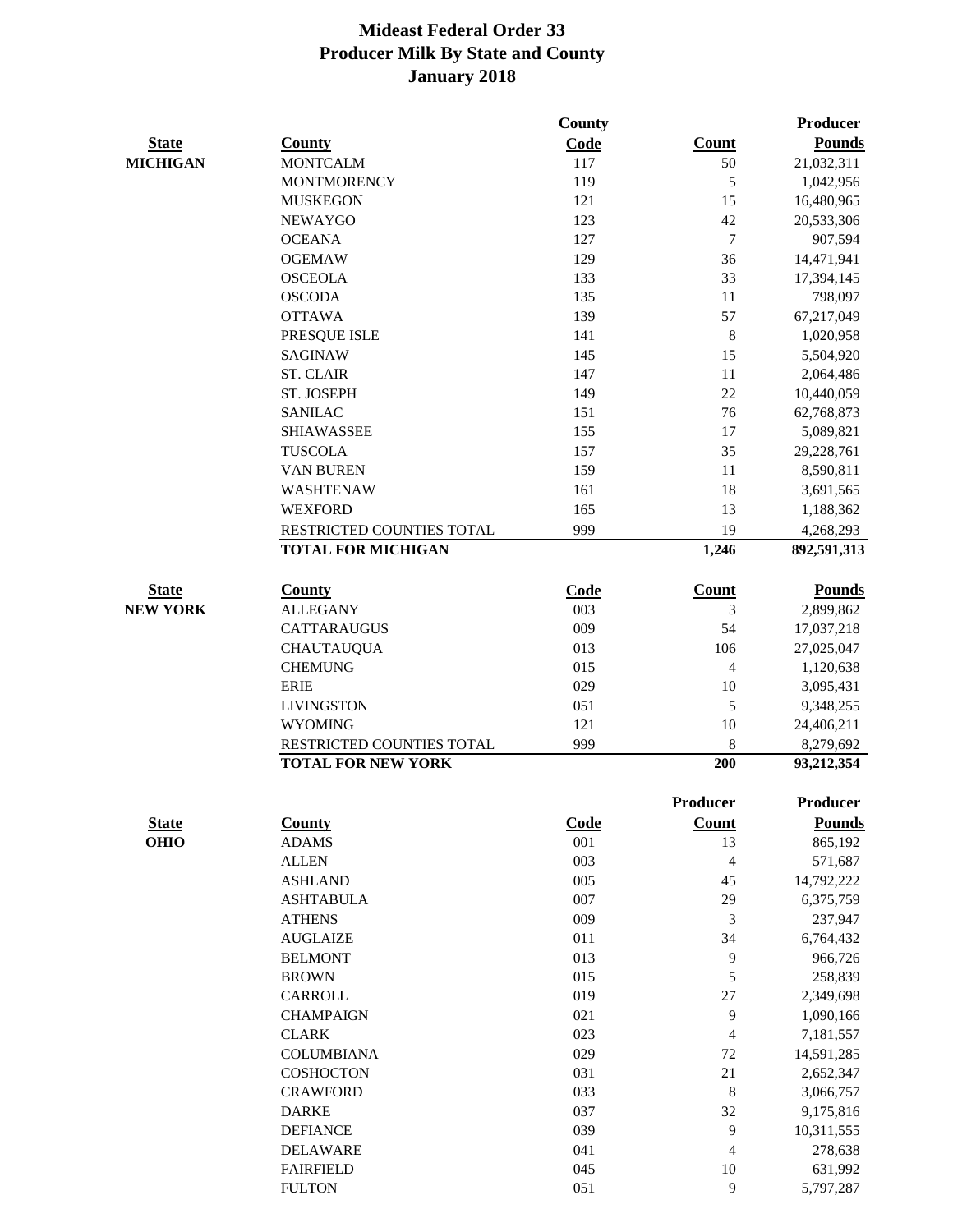|              |                                                    |         | <b>Producer</b> | Producer                  |
|--------------|----------------------------------------------------|---------|-----------------|---------------------------|
| <b>State</b> | <b>County</b>                                      | Code    | Count           | <b>Pounds</b>             |
| <b>OHIO</b>  | <b>GEAUGA</b>                                      | 055     | 49              | 4,798,890                 |
|              | <b>GREENE</b>                                      | 057     | 4               | 1,301,581                 |
|              | <b>GUERNSEY</b>                                    | 059     | $\mathfrak 3$   | 190,870                   |
|              | <b>HANCOCK</b>                                     | 063     | 3               | 1,612,729                 |
|              | <b>HARDIN</b>                                      | 065     | 9               | 7,711,373                 |
|              | <b>HARRISON</b>                                    | 067     | 6               | 438,758                   |
|              | <b>HENRY</b>                                       | 069     | 6               | 3,782,533                 |
|              | <b>HIGHLAND</b>                                    | 071     | 16              | 995,831                   |
|              | <b>HOLMES</b>                                      | 075     | 157             | 13,777,862                |
|              | <b>HURON</b>                                       | 077     | 41              | 6,186,953                 |
|              | <b>JACKSON</b>                                     | 079     | $\overline{4}$  | 66,974                    |
|              | <b>JEFFERSON</b>                                   | 081     | 7               | 680,626                   |
|              | <b>KNOX</b>                                        | 083     | 29              | 8,576,121                 |
|              | <b>LICKING</b>                                     | 089     | 11              | 7,880,199                 |
|              | <b>LOGAN</b>                                       | 091     | 26              | 4,462,517                 |
|              | <b>LORAIN</b>                                      | 093     | 12              | 1,767,194                 |
|              | <b>MADISON</b>                                     | 097     | $\sqrt{6}$      | 13,240,325                |
|              | <b>MAHONING</b>                                    | 099     | 27              | 8,754,749                 |
|              | <b>MARION</b>                                      | 101     | $\overline{4}$  | 7,503,238                 |
|              | <b>MEDINA</b>                                      | 103     | 20              | 3,737,257                 |
|              | <b>MEIGS</b>                                       | 105     | $\sqrt{5}$      | 386,481                   |
|              | <b>MERCER</b>                                      | $107\,$ | 83              | 29,906,254                |
|              | <b>MIAMI</b>                                       | 109     | 10              | 1,315,907                 |
|              | <b>MONROE</b>                                      | 111     | 8               | 696,513                   |
|              | <b>MORGAN</b>                                      | 115     | $\sqrt{ }$      | 1,898,262                 |
|              | <b>MORROW</b>                                      | 117     | 8               | 2,632,257                 |
|              | <b>MUSKINGUM</b>                                   | 119     | 12              | 1,177,682                 |
|              | <b>PAULDING</b>                                    | 125     | $\sqrt{6}$      | 18,220,205                |
|              | <b>PERRY</b>                                       | 127     | $\mathfrak{Z}$  | 323,342                   |
|              | <b>PICKAWAY</b>                                    | 129     | 6               | 922,286                   |
|              | <b>PIKE</b>                                        | 131     | $\sqrt{6}$      | 143,596                   |
|              | <b>PORTAGE</b>                                     | 133     | 11              | 3,429,429                 |
|              | <b>PREBLE</b>                                      | 135     | 9               | 1,266,032                 |
|              | <b>PUTNAM</b>                                      | 137     | 12              | 4,457,426                 |
|              | <b>RICHLAND</b>                                    | 139     | 105             | 11,718,092                |
|              | <b>ROSS</b>                                        | 141     | 3               | 164,951                   |
|              | <b>SANDUSKY</b>                                    | 143     | $\,8\,$         | 889,927                   |
|              | <b>SENECA</b>                                      | 147     | $\mathfrak{Z}$  | 979,625                   |
|              | <b>SHELBY</b>                                      | 149     | 42              | 11,800,111                |
|              | <b>STARK</b>                                       | 151     | 68              | 16,369,664                |
|              | <b>TRUMBULL</b>                                    | 155     | 24              | 4,311,010                 |
|              | TUSCAWARAS                                         | 157     | 129             |                           |
|              |                                                    |         |                 | 14,392,182                |
|              | <b>UNION</b>                                       | 159     | $\,8$           | 1,056,962                 |
|              | VAN WERT                                           | 161     | 6               | 7,664,302                 |
|              | <b>WASHINGTON</b>                                  | 167     | 16              | 3,153,377                 |
|              | <b>WAYNE</b>                                       | 169     | 211             | 58,075,904                |
|              | <b>WOOD</b>                                        | 173     | 4               | 6,012,143                 |
|              | <b>WYANDOT</b>                                     | 175     | 6               | 667,389                   |
|              | RESTRICTED COUNTIES TOTAL<br><b>TOTAL FOR OHIO</b> | 999     | 22<br>1,628     | 13,411,720<br>402,869,513 |